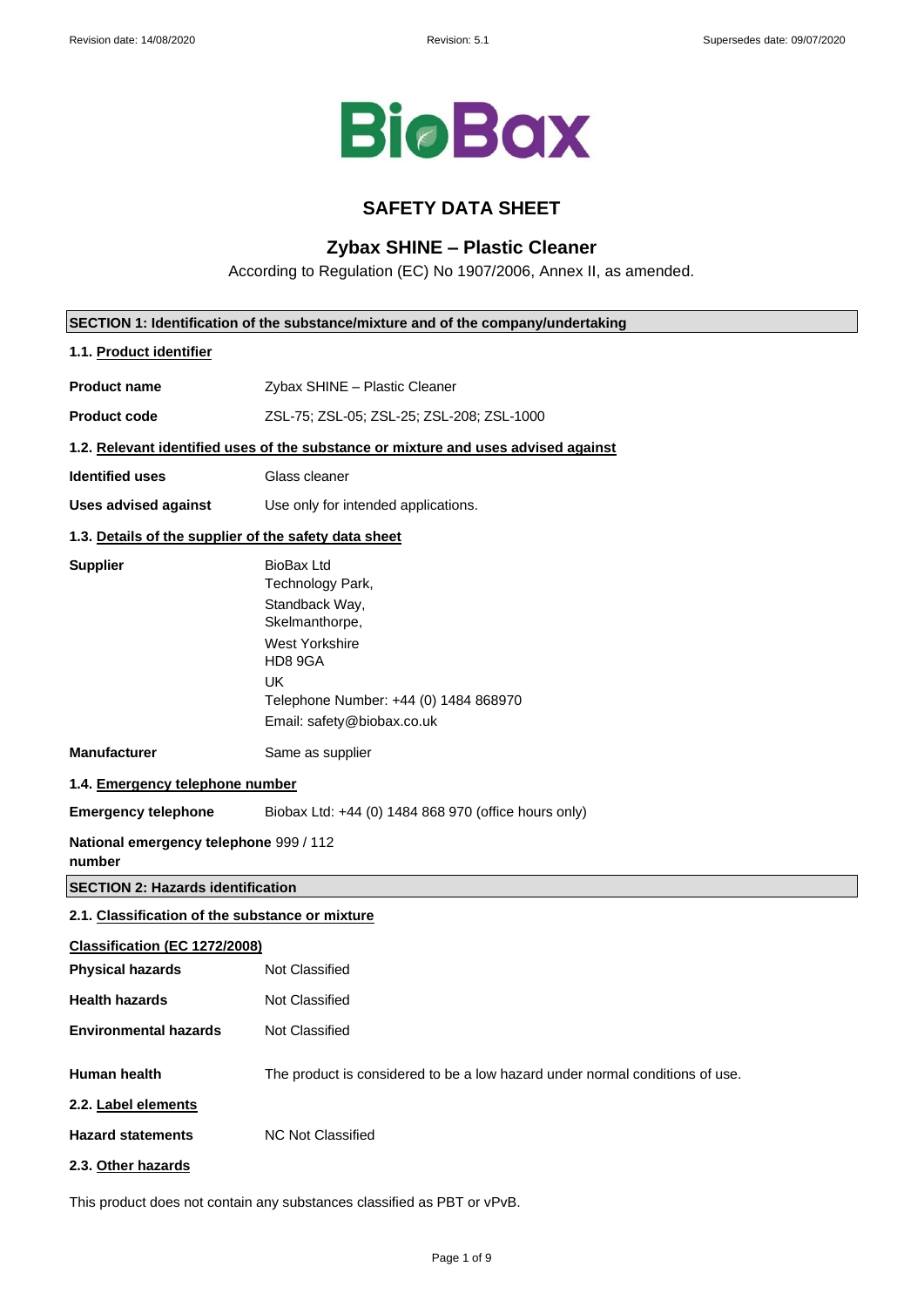#### **SECTION 3: Composition/information on ingredients**

#### **3.2. Mixtures**

#### **PROPAN-2-OL 1<3%**

CAS number: 67-63-0 EC number: 200-661-7 REACH registration number: 01- 2119457558-25-XXXX

## **Classification**

Flam. Liq. 2 - H225 Eye Irrit. 2 - H319 STOT SE 3 - H336

The Full Text for all R-Phrases and Hazard Statements are Displayed in Section 16

**Composition comments** All percentages displayed expressed as weight/weight.

#### **SECTION 4: First aid measures**

# **4.1. Description of first aid measures Inhalation** Move affected person to fresh air at once. Get medical attention if any discomfort continues. **Ingestion** Do not induce vomiting. Rinse mouth thoroughly with water. Give plenty of water to drink. Get medical attention if any discomfort continues. **Skin contact** Remove affected person from source of contamination. Wash skin thoroughly with soap and water. Get medical attention if symptoms are severe or persist after washing. **Eye contact** Remove any contact lenses and open eyelids wide apart. Rinse immediately with plenty of water. Continue to rinse for at least 15 minutes. Get medical attention if any discomfort continues. **4.2. Most important symptoms and effects, both acute and delayed Inhalation** No specific symptoms known. Spray/mists may cause respiratory tract irritation. **Ingestion** No specific symptoms known. **Skin contact** No specific symptoms known. Prolonged and frequent contact may cause redness and irritation. **Eye contact** No specific symptoms known. May be slightly irritating to eyes. Prolonged contact may cause redness and/or tearing. **4.3. Indication of any immediate medical attention and special treatment needed**

**Notes for the doctor** No specific recommendations.

**SECTION 5: Firefighting measures**

#### **5.1. Extinguishing media**

**Suitable extinguishing media** The product is not flammable. Use fire-extinguishing media suitable for the surrounding fire.

**Unsuitable extinguishing** None known. **media**

## **5.2. Special hazards arising from the substance or mixture**

**Specific hazards** No unusual fire or explosion hazards noted.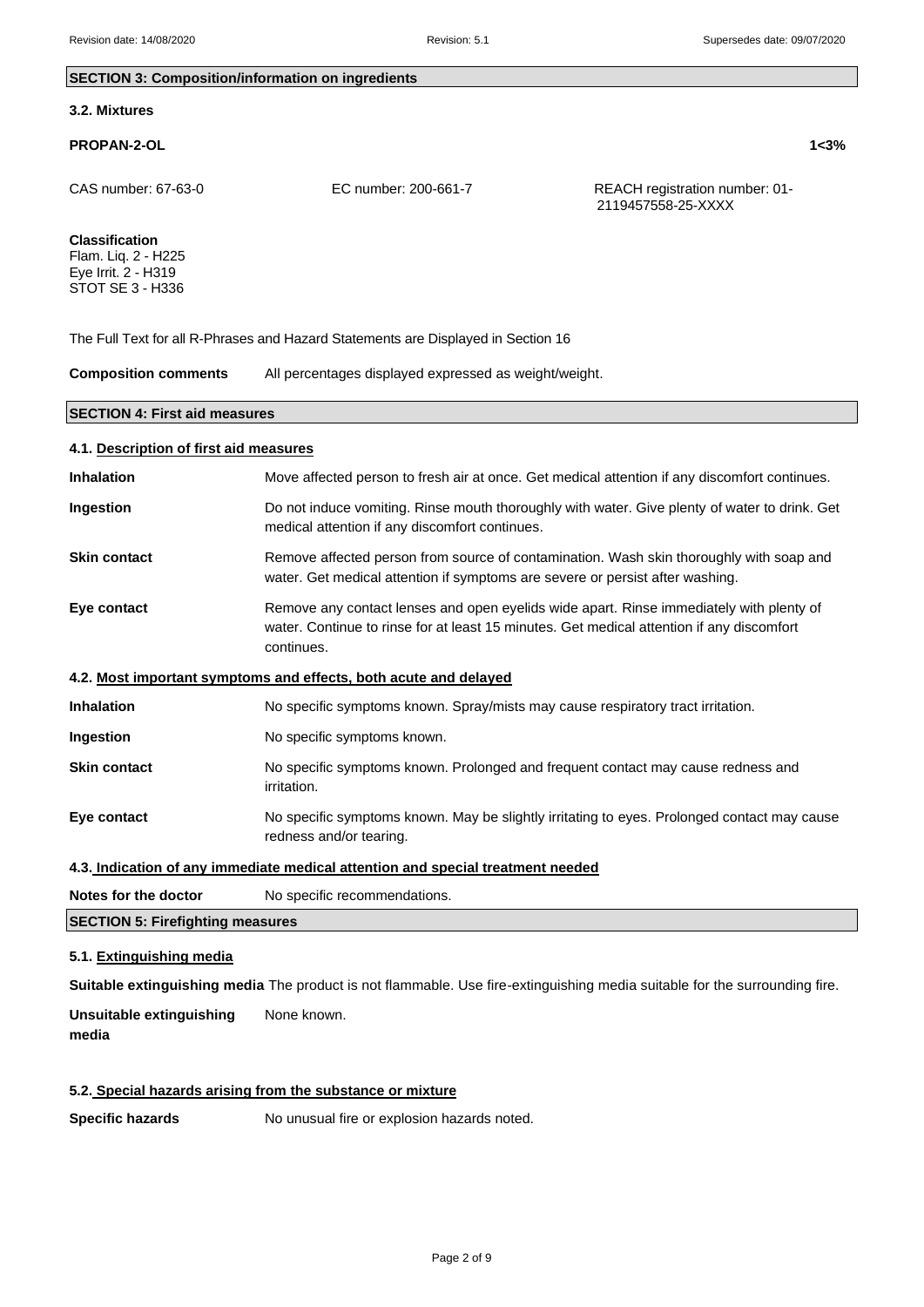| <b>Hazardous combustion</b>                                | Thermal decomposition or combustion products may include the following substances:                                                                                       |  |
|------------------------------------------------------------|--------------------------------------------------------------------------------------------------------------------------------------------------------------------------|--|
| products                                                   | Oxides of carbon. Toxic gases or vapours                                                                                                                                 |  |
| 5.3. Advice for firefighters                               |                                                                                                                                                                          |  |
| <b>Protective actions during</b>                           | Cool containers exposed to heat with water spray and remove them from the fire area if it can                                                                            |  |
| firefighting                                               | be done without risk                                                                                                                                                     |  |
| <b>Special protective</b><br>equipment for<br>firefighters | Use protective equipment appropriate for surrounding materials. Wear positive-pressure self-<br>contained breathing apparatus (SCBA) and appropriate protective clothing |  |

## **SECTION 6: Accidental release measures**

| 6.1. Personal precautions, protective equipment and emergency procedures |                                                                                                                             |  |
|--------------------------------------------------------------------------|-----------------------------------------------------------------------------------------------------------------------------|--|
| <b>Personal precautions</b>                                              | Wear protective clothing as described in Section 8 of this safety data sheet.                                               |  |
| 6.2. Environmental precautions                                           |                                                                                                                             |  |
|                                                                          | Environmental precautions Large Spillages: Avoid discharge into drains or watercourses or onto the ground.                  |  |
| 6.3. Methods and material for containment and cleaning up                |                                                                                                                             |  |
| Methods for cleaning up<br>No specific clean-up procedure recommended.   |                                                                                                                             |  |
|                                                                          | Large Spillages: Contain spillage with sand, earth or other suitable non-combustible material.                              |  |
|                                                                          | Collect and place in suitable waste disposal containers and seal securely. Flush contaminated<br>area with plenty of water. |  |
|                                                                          | Small Spillages: Flush away spillage with plenty of water.                                                                  |  |
| 6.4. Reference to other sections                                         |                                                                                                                             |  |
|                                                                          | <b>Reference to other sections</b> For waste disposal, see Section 13.                                                      |  |
| <b>SECTION 7: Handling and storage</b>                                   |                                                                                                                             |  |
| 7.1. Precautions for safe handling                                       |                                                                                                                             |  |
| <b>Usage precautions</b>                                                 | Avoid spilling. Avoid contact with eyes and prolonged skin contact.                                                         |  |
| 7.2. Conditions for safe storage, including any incompatibilities        |                                                                                                                             |  |
| <b>Storage precautions</b>                                               | Store in tightly-closed, original container in a dry, cool and well-ventilated place. Protect from                          |  |

## **7.3. Specific end use(s)**

**Specific end use(s)** The identified uses for this product are detailed in Section 1.2.

## **SECTION 8: Exposure controls/Personal protection**

## **8.1. Control parameters**

**Occupational exposure limits** 

## **PROPAN-2-OL**

Long-term exposure limit (8-hour TWA): WEL 400 ppm 999 mg/m<sup>3</sup> Short-term exposure limit (15-minute): WEL 500 ppm 1250 mg/m<sup>3</sup> WEL = Workplace Exposure Limit.

freezing and direct sunlight.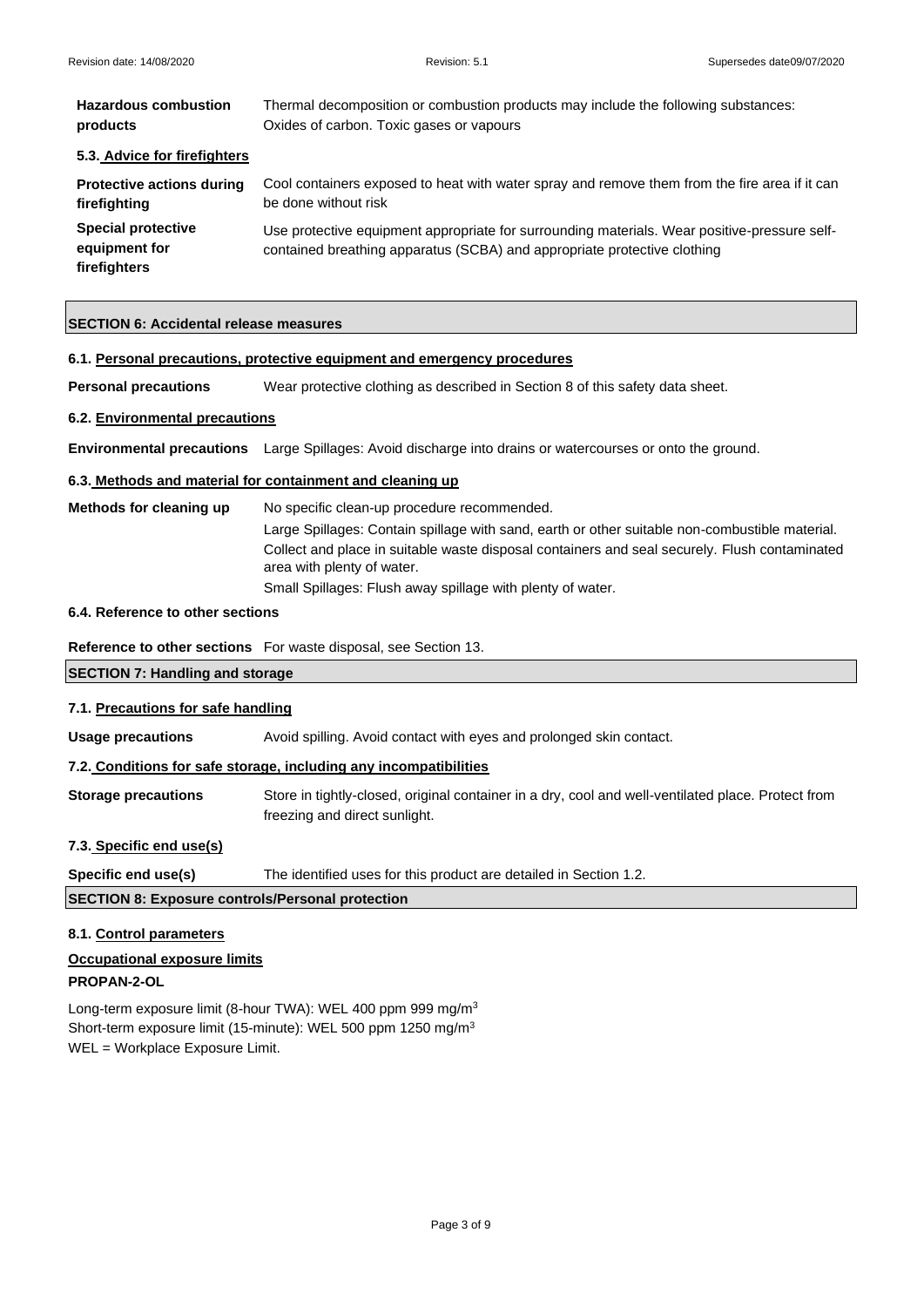## **PROPAN-2-OL (CAS: 67-63-0)**

| <b>DNEL</b>                                        | Industry - Dermal; Long term systemic effects: 888 mg/kg/day<br>Industry - Inhalation; Long term systemic effects: 500 mg/m <sup>3</sup>                                                                                                                                                                                 |  |
|----------------------------------------------------|--------------------------------------------------------------------------------------------------------------------------------------------------------------------------------------------------------------------------------------------------------------------------------------------------------------------------|--|
| <b>PNEC</b>                                        | - Fresh water; 140.9 mg/l<br>- Sediment (Marinewater); 552 mg/kg<br>- marine water; 140.9 mg/l<br>- STP; 2251 mg/l<br>- Sediment (Freshwater); 552 mg/kg<br>- Soil; 28 mg/kg                                                                                                                                             |  |
| 8.2. Exposure controls                             |                                                                                                                                                                                                                                                                                                                          |  |
| <b>Protective equipment</b>                        |                                                                                                                                                                                                                                                                                                                          |  |
| Appropriate engineering<br>controls                | No specific ventilation requirements. Good general ventilation should be adequate to control<br>worker exposure to airborne contaminants.                                                                                                                                                                                |  |
| <b>Eye/face protection</b>                         | Eyewear complying with an approved standard should be worn if a risk assessment indicates<br>eye contact is possible. The following protection should be worn: Chemical splash goggles.<br>Personal protective equipment for eye and face protection should comply with European<br>Standard EN166.                      |  |
| <b>Hand protection</b>                             | Wear appropriate clothing to prevent repeated or prolonged skin contact. It is recommended<br>that gloves are made of the following material: Nitrile rubber. Polyvinyl chloride (PVC).                                                                                                                                  |  |
| Other skin and body<br>protection                  | Wear appropriate clothing to prevent repeated or prolonged skin contact.                                                                                                                                                                                                                                                 |  |
| <b>Hygiene measures</b>                            | Wash at the end of each work shift and before eating, smoking and using the toilet. Wash<br>promptly if skin becomes contaminated. Promptly remove any clothing that becomes<br>contaminated. Use appropriate skin cream to prevent drying of skin. When using do not eat,<br>drink or smoke. Do not smoke in work area. |  |
| <b>Respiratory protection</b>                      | No specific requirements are anticipated under normal conditions of use.                                                                                                                                                                                                                                                 |  |
| <b>SECTION 9: Physical and chemical properties</b> |                                                                                                                                                                                                                                                                                                                          |  |
|                                                    | 9.1. Information on basic physical and chemical properties                                                                                                                                                                                                                                                               |  |
| Appearance                                         | Liquid.                                                                                                                                                                                                                                                                                                                  |  |
| Colour                                             | Light blue                                                                                                                                                                                                                                                                                                               |  |
| Odour                                              | Slight alcoholic.                                                                                                                                                                                                                                                                                                        |  |
| <b>Odour threshold</b>                             | Not applicable.                                                                                                                                                                                                                                                                                                          |  |
| рH                                                 | pH (concentrated solution): 9                                                                                                                                                                                                                                                                                            |  |
| <b>Melting point</b>                               | Not applicable.                                                                                                                                                                                                                                                                                                          |  |
| Initial boiling point and range ~100°C             |                                                                                                                                                                                                                                                                                                                          |  |
| <b>Flash point</b>                                 | > 93°C This product does not flash as the expected flash point is above the boiling point of the<br>product.                                                                                                                                                                                                             |  |
| <b>Evaporation rate</b>                            | No information available.                                                                                                                                                                                                                                                                                                |  |
|                                                    | Page 4 of 9                                                                                                                                                                                                                                                                                                              |  |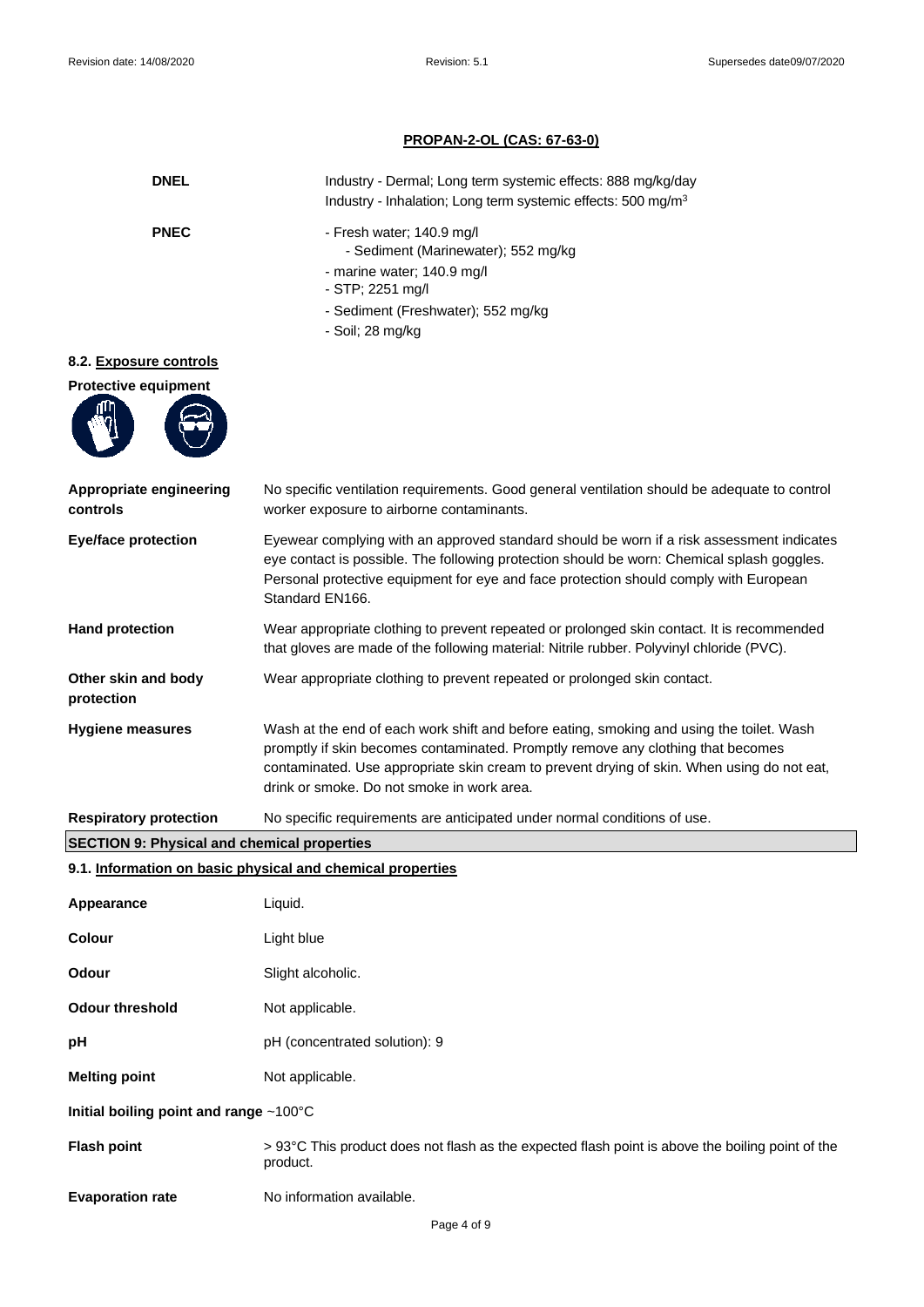| <b>Evaporation factor</b>                             | No information available. |  |
|-------------------------------------------------------|---------------------------|--|
| Upper/lower flammability or No information available. |                           |  |
| explosive limits                                      |                           |  |
| Vapour pressure                                       | Not available.            |  |
| <b>Vapour density</b>                                 | Not available.            |  |
| <b>Relative density</b>                               | $~1.0 \& 20^{\circ}$ C    |  |
| <b>Bulk density</b>                                   | Not applicable.           |  |
| Solubility(ies)                                       | Miscible with water.      |  |
| <b>Partition coefficient</b>                          | No information available. |  |
| <b>Auto-ignition temperature</b>                      | Not applicable.           |  |
| Decomposition Temperature No information available.   |                           |  |
| <b>Viscosity</b>                                      | No information available. |  |
| <b>Oxidising properties</b>                           | Not applicable.           |  |

**Comments** Information declared as "Not available" or "Not applicable" is not considered to be relevant to the implementation of the proper control measures. This product does not flash as the expected flash point is above the boiling point of the product.

| 9.2. Other information                      |                                                                                                         |  |
|---------------------------------------------|---------------------------------------------------------------------------------------------------------|--|
| <b>Other information</b>                    | Not available.                                                                                          |  |
| <b>SECTION 10: Stability and reactivity</b> |                                                                                                         |  |
| 10.1. Reactivity                            |                                                                                                         |  |
| <b>Reactivity</b>                           | There are no known reactivity hazards associated with this product.                                     |  |
| 10.2. Chemical stability                    |                                                                                                         |  |
| <b>Stability</b>                            | Stable at normal ambient temperatures.                                                                  |  |
| 10.3. Possibility of hazardous reactions    |                                                                                                         |  |
| Possibility of<br>hazardous reactions       | Will not polymerise                                                                                     |  |
| 10.4. Conditions to avoid                   |                                                                                                         |  |
| <b>Conditions to avoid</b>                  | Avoid excessive heat for prolonged periods of time                                                      |  |
| 10.5. Incompatible materials                |                                                                                                         |  |
| <b>Materials to avoid</b>                   | Strong acids. Strong alkalis. Strong oxidising agents.                                                  |  |
| 10.6. Hazardous decomposition products      |                                                                                                         |  |
| <b>Hazardous decomposition</b><br>products  | Thermal decomposition or combustion products may include the following substances: Oxides<br>of carbon. |  |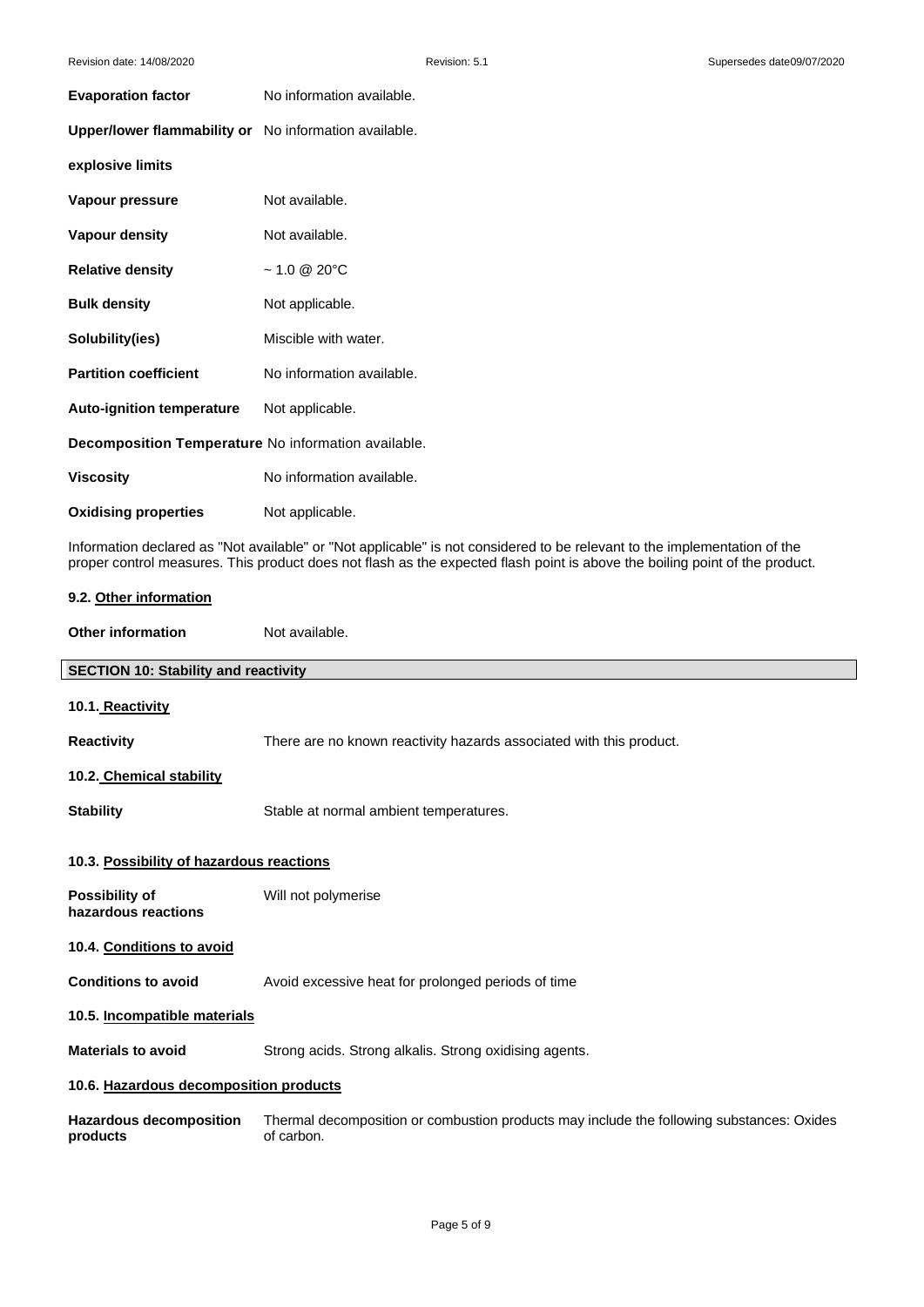| SECTION 11: Toxicological information                                      |                                                                                                              |  |
|----------------------------------------------------------------------------|--------------------------------------------------------------------------------------------------------------|--|
| 11.1. Information on toxicological effects<br><b>Acute toxicity - oral</b> |                                                                                                              |  |
| Notes (oral LD50)                                                          | Based on available data the classification criteria are not met.                                             |  |
| <b>Acute toxicity - dermal</b>                                             |                                                                                                              |  |
| Notes (dermal LD50)                                                        | Based on available data the classification criteria are not met.                                             |  |
| <b>Acute toxicity - inhalation</b>                                         |                                                                                                              |  |
| <b>Notes (inhalation LC50)</b>                                             | Based on available data the classification criteria are not met.                                             |  |
| <b>Skin corrosion/irritation</b>                                           |                                                                                                              |  |
| Animal data                                                                | Based on available data the classification criteria are not met.                                             |  |
| Serious eye damage/irritation                                              |                                                                                                              |  |
|                                                                            | Serious eye damage/irritation Based on available data the classification criteria are not met.               |  |
| <b>Respiratory sensitisation</b>                                           |                                                                                                              |  |
| <b>Respiratory sensitisation</b>                                           | Based on available data the classification criteria are not met.                                             |  |
| <b>Skin sensitisation</b>                                                  |                                                                                                              |  |
| <b>Skin sensitisation</b>                                                  | Based on available data the classification criteria are not met.                                             |  |
| <b>Germ cell mutagenicity</b>                                              |                                                                                                              |  |
| Genotoxicity - in vitro                                                    | Based on available data the classification criteria are not met.                                             |  |
| <b>Carcinogenicity</b>                                                     |                                                                                                              |  |
| Carcinogenicity                                                            | Based on available data the classification criteria are not met.                                             |  |
| <b>Reproductive toxicity</b>                                               |                                                                                                              |  |
|                                                                            | Reproductive toxicity - fertility Based on available data the classification criteria are not met.           |  |
| Specific target organ toxicity - single exposure                           |                                                                                                              |  |
| <b>STOT - single exposure</b>                                              | Based on available data the classification criteria are not met.                                             |  |
| Specific target organ toxicity - repeated exposure                         |                                                                                                              |  |
| <b>STOT - repeated exposure</b>                                            | Based on available data the classification criteria are not met.                                             |  |
| <b>Aspiration hazard</b>                                                   |                                                                                                              |  |
| <b>Aspiration hazard</b>                                                   | Based on available data the classification criteria are not met.                                             |  |
| <b>Inhalation</b>                                                          | No significant hazard at normal ambient temperatures. Spray/mists may cause respiratory<br>tract irritation. |  |
| Ingestion                                                                  | May cause discomfort if swallowed.                                                                           |  |
| <b>Skin contact</b>                                                        | Liquid may irritate skin.                                                                                    |  |
| Eye contact                                                                | May cause eye irritation.                                                                                    |  |
| Route of exposure                                                          | Skin and/or eye contact                                                                                      |  |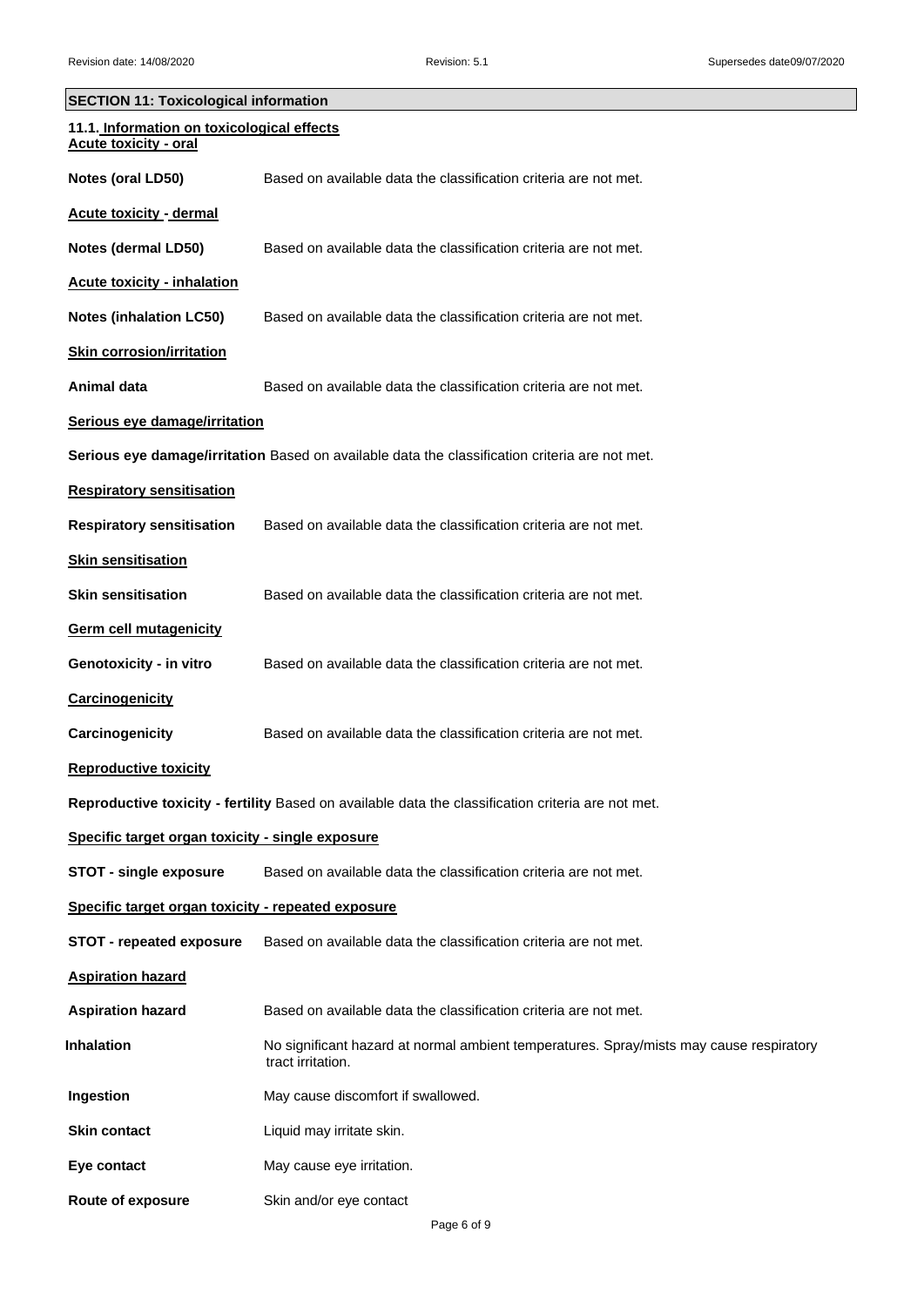| <b>Target organs</b>                            | Skin Eyes                                                                                                                                                                                                                               |
|-------------------------------------------------|-----------------------------------------------------------------------------------------------------------------------------------------------------------------------------------------------------------------------------------------|
| <b>Medical symptoms</b>                         | Symptoms following overexposure may include the following: Skin irritation. Irritation of eyes<br>and mucous membranes.                                                                                                                 |
| <b>SECTION 12: Ecological information</b>       |                                                                                                                                                                                                                                         |
| <b>Ecotoxicity</b>                              | Not classified for environmental hazards.<br>However, large or frequent spills may have hazardous effects on the environment.                                                                                                           |
| 12.1. Toxicity                                  |                                                                                                                                                                                                                                         |
| <b>Acute aquatic toxicity</b>                   |                                                                                                                                                                                                                                         |
| <b>Acute toxicity - fish</b>                    | Not known.                                                                                                                                                                                                                              |
| Acute toxicity - aquatic<br>invertebrates       | Not known.                                                                                                                                                                                                                              |
| Acute toxicity - aquatic plants Not known.      |                                                                                                                                                                                                                                         |
| 12.2. Persistence and degradability             |                                                                                                                                                                                                                                         |
|                                                 | Persistence and degradability Expected to be readily biodegradable. The surfactant(s) contained in this product<br>complies(comply) with the biodegradability criteria as laid down in Regulation (EC) No.<br>648/2004 on detergents.   |
| 12.3. Bioaccumulative potential                 |                                                                                                                                                                                                                                         |
| <b>Bioaccumulative potential</b>                | No data available on bioaccumulation.                                                                                                                                                                                                   |
| <b>Partition coefficient</b>                    | No information available.                                                                                                                                                                                                               |
| 12.4. Mobility in soil                          |                                                                                                                                                                                                                                         |
| <b>Mobility</b>                                 | The product is soluble with water and may spread in water systems.                                                                                                                                                                      |
| 12.5. Results of PBT and vPvB assessment        |                                                                                                                                                                                                                                         |
| <b>Results of PBT and vPvB</b><br>assessment    | This product does not contain any substances classified as PBT or vPvB.                                                                                                                                                                 |
| 12.6. Other adverse effects                     |                                                                                                                                                                                                                                         |
| Other adverse effects                           | Not known.                                                                                                                                                                                                                              |
| <b>SECTION 13: Disposal considerations</b>      |                                                                                                                                                                                                                                         |
| 13.1. Waste treatment methods                   |                                                                                                                                                                                                                                         |
| <b>Disposal methods</b>                         | Dispose of waste to licensed waste disposal site in accordance with the requirements of the<br>local Waste Disposal Authority. When handling waste, the safety precautions applying to<br>handling of the product should be considered. |
| <b>SECTION 14: Transport information</b>        |                                                                                                                                                                                                                                         |
| General                                         | The product is not covered by international regulations on the transport of dangerous goods<br>(IMDG, IATA, ADR/RID).                                                                                                                   |
| 14.1. UN number<br>Not applicable.              |                                                                                                                                                                                                                                         |
| 14.2. UN proper shipping name<br>Not applicable |                                                                                                                                                                                                                                         |

Not applicable.

**14.3. Transport hazard class(es)**

Not applicable.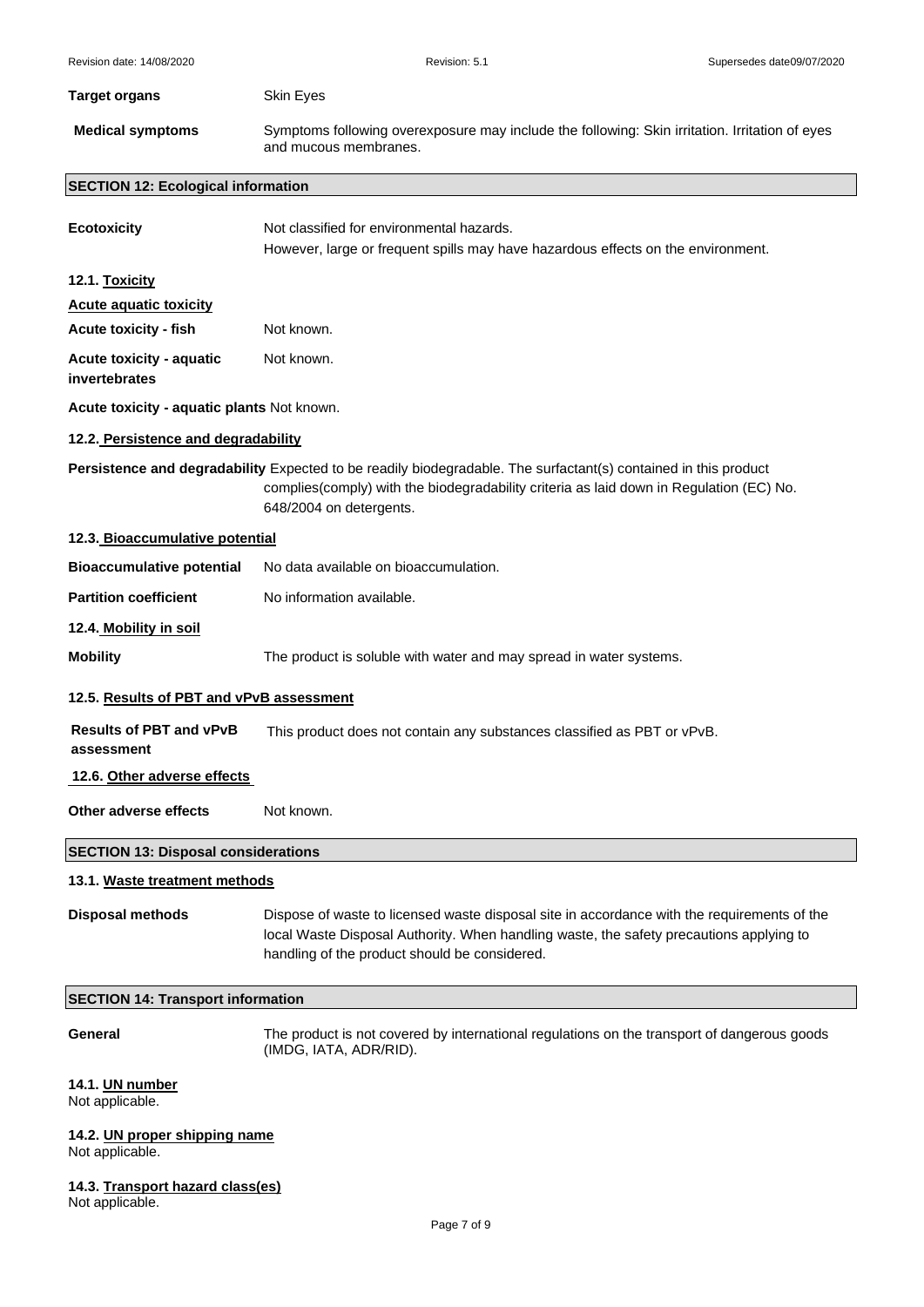## **Transport labels**

No transport warning sign required.

## **14.4. Packing group**

Not applicable.

## **14.5. Environmental hazards**

**Environmentally hazardous substance/marine pollutant**  No.

## **14.6. Special precautions for user**

Not applicable.

## **14.7. Transport in bulk according to Annex II of MARPOL and the IBC Code**

## **Transport in bulk according to** Not applicable.

**Annex II of MARPOL 73/78**

## **and the IBC Code**

## **SECTION 15: Regulatory information**

## **15.1. Safety, health and environmental regulations/legislation specific for the substance or mixture**

| <b>EU</b> legislation | Regulation (EC) No 1907/2006 of the European Parliament and of the Council of 18<br>December 2006 concerning the Registration, Evaluation, Authorisation and Restriction of<br>Chemicals (REACH) (as amended).<br>Regulation (EC) No 1272/2008 of the European Parliament and of the Council of 16<br>December 2008 on classification, labelling and packaging of substances and mixtures (as<br>amended). |
|-----------------------|------------------------------------------------------------------------------------------------------------------------------------------------------------------------------------------------------------------------------------------------------------------------------------------------------------------------------------------------------------------------------------------------------------|
| <b>Guidance</b>       | Workplace Exposure Limits EH40.                                                                                                                                                                                                                                                                                                                                                                            |

## **15.2. Chemical safety assessment**

No chemical safety assessment has been carried out.

## **SECTION 16: Other information**

| Abbreviations and acronyms    | <b>CAS: Chemical Abstracts Service.</b>                                                                                                                                                                                                          |
|-------------------------------|--------------------------------------------------------------------------------------------------------------------------------------------------------------------------------------------------------------------------------------------------|
| used in the safety data sheet | PBT: Persistent, Bioaccumulative and Toxic substance.<br>vPvB: Very Persistent and Very Bioaccumulative.                                                                                                                                         |
|                               | DNEL: Derived No Effect Level.<br>PNEC: Predicted No Effect Concentration.                                                                                                                                                                       |
|                               | ATE: Acute Toxicity Estimate.<br>LC50: Lethal Concentration to 50 % of a test population.                                                                                                                                                        |
|                               | LD50: Lethal Dose to 50% of a test population (Median Lethal Dose).<br>EC50: 50% of maximal Effective Concentration.                                                                                                                             |
|                               | IMDG: International Maritime Dangerous Goods.<br>IATA: International Air Transport Association.                                                                                                                                                  |
|                               | ADR: European Agreement concerning the International Carriage of Dangerous Goods by<br>Road.                                                                                                                                                     |
|                               | UN: United Nations.<br>MARPOL 73/78: International Convention for the Prevention of Pollution From Ships, 1973<br>as modified by the Protocol of 1978.<br>IBC: International Code for the Construction and Equipment of Ships carrying Dangerous |
|                               | Chemicals in Bulk (International Bulk Chemical Code).<br>GHS: Globally Harmonized System.                                                                                                                                                        |
|                               | $P2$ ne 8 of 9                                                                                                                                                                                                                                   |